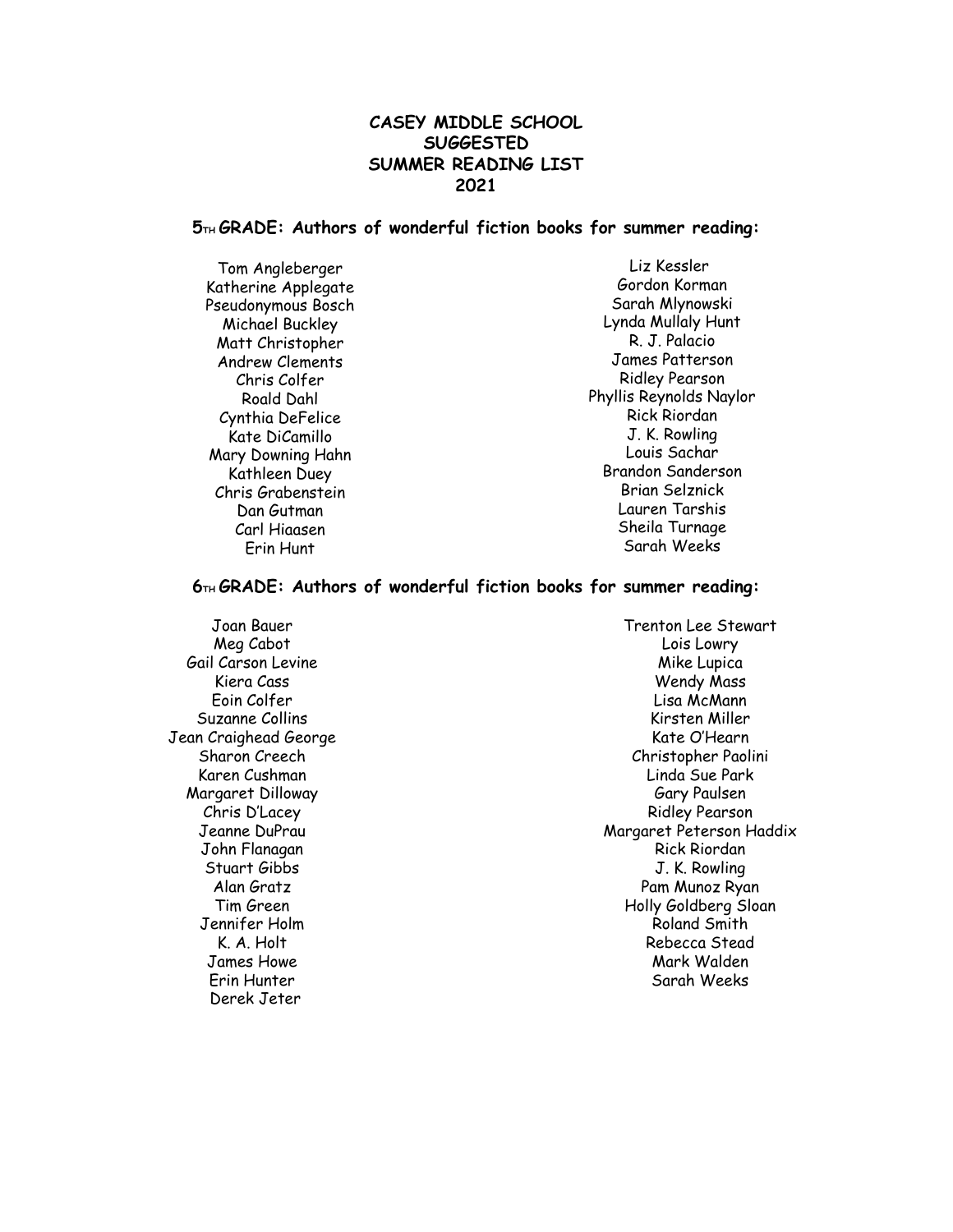## **Suggested Non-Fiction Titles for Middle School Students (5th – 8th Grade):**

The following list contains suggested non-fiction titles for middle school students. Please keep in mind that parents are best to judge a book's suitability for their child.

*Who Was Series –* Biographies - various authors *What Was Series –* Exploring places around the world – various authors *I Will Always Write Back: How One Letter Changed Two Lives -* Caitlin Alifirenka *Harriet Tubman, Secret Agent* – Thomas Allen *The Skull in the Rock* – Marc Aronson *If Stones Could Speak: Unlocking the Secrets of Stonehenge* – Marc Aronson *Terrible Typhoid Mary* – Susan Campbell Bartoletti *Spies of the Mississippi* – Rick Bowers *The Boys in the Boat –* Adapted for Young Readers – Daniel James Brown *Tracking Trash: Flotsam, Jetsam and the Science of Ocean Motion* – Loree Griffin Burns *Gettysburg: The Graphic Novel* – C. M. Butzer *The Story of Seeds: From Mendel's Garden to Your Plate* - Nancy Castaldo *Pure Grit* – Mary Cronk Farrell *Phineas Gage: A Gruesome but True Story about Brain Science* – John Fleischman *Titanic: Voices from the Disaster* – Deborah Hopkinson *To Hope and Back* – Kathy Kacer *Chinese Cinderella: The True Story of an Unwanted Daughter* – Adeline Yen Mah *The Soul of an Octopus* – Sy Montgomery *Normal: One Kid's Extraordinary Journey* - Magdalena Newman *Ten Days a Mad Woman* – Deborah Noyes *Free Lunch* - Rex Ogle *Witches: The Absolutely True Tale of Disaster in Salem* – Rosalyn Schanzer *The Notorious Benedict Arnold* – Steve Sheinkin *Almost Astronauts* – Tanya Lee Stone *Secrets of a Civil War Submarine* – Sally Walker *Brown Girl Dreaming* - Jacqueline Woodson *Big Top Burning* – Laura A. Woollett *I Am Malala* – Malala Yousafzai and Christina Lamb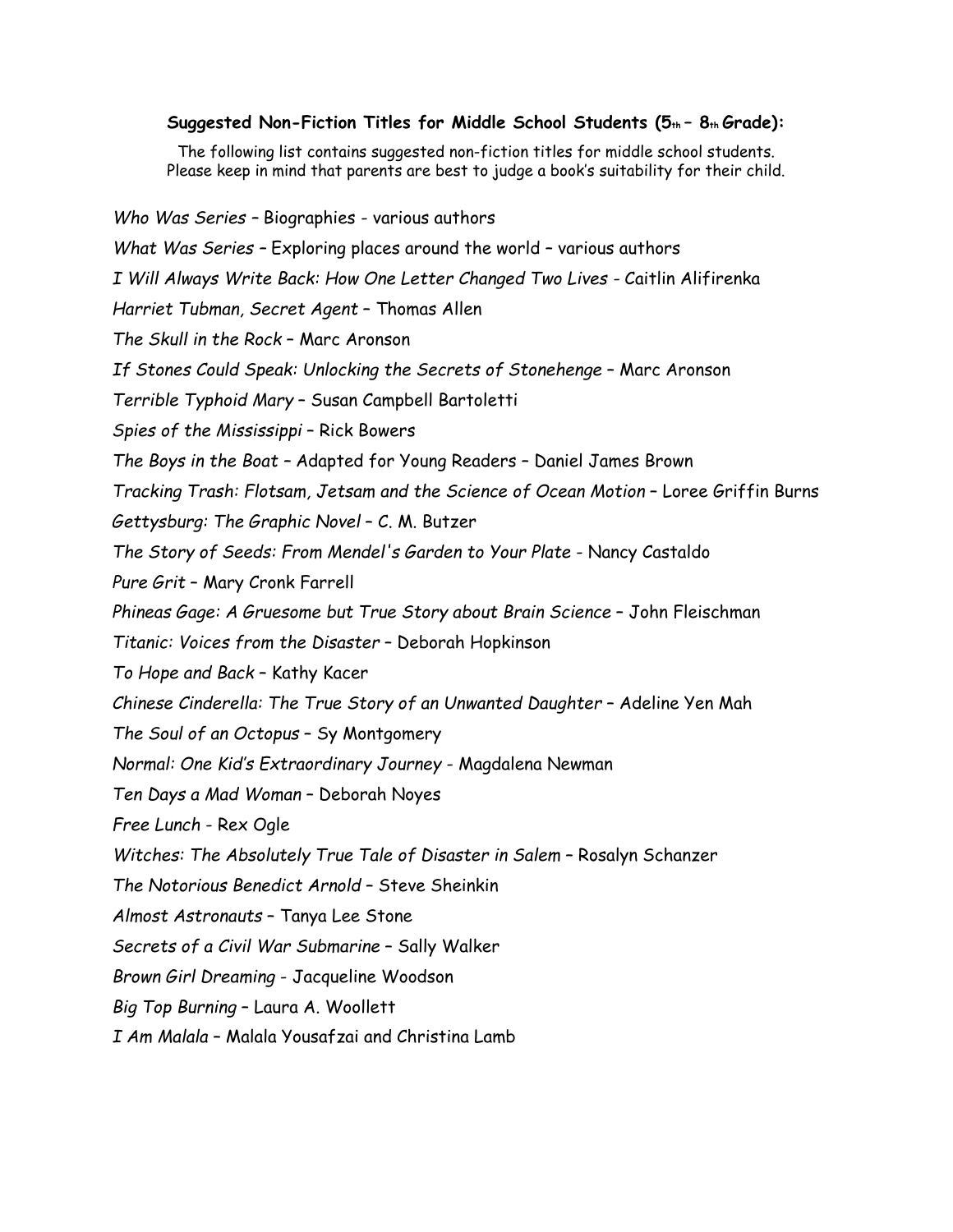# **Casey Middle School - 2021**

# **7th, 8th and 9R Summer Reading Assignments See your grade level below:**

**English 7 Author/Genre Study:** Incoming seventh graders must choose one of the genres and authors below. If you see an author on the list whose work you enjoy, do not choose a novel you've already read. We expect you to select another one. The first week of school will center on classroom activities based on students' summer reading. All students must also complete the story guide that was given to them in June. This letter and the story guide may also be viewed on WITS.

**English 8 Author/Genre Study:** Incoming eighth graders must choose one of the genres and authors below. If you see an author on the list whose work you enjoy, do not choose a novel you've already read. We expect you to select another one. The first week of school will center on classroom activities based on students' summer reading. All students must also complete the story guide that was given to them in June. This letter and the story guide may also be viewed on WITS.

#### **Incoming 7th and 8th graders:**

#### **Adventure**

Joelle Charbonneau Suzanne Collins Sharon Creech James Dashner Anthony Horowitz Margaret Peterson Haddix Jennifer Neilsen Veronica Roth

#### **Science Fiction/Fantasy**

Ally Condie James Dashner Catherine Fisher Michael Grant Pittacus Lore Jennifer Nielsen James Patterson Scott Westerfeld Gabrielle Zevin

#### **Contemporary Realistic Fiction**

Walter Dean Meyers Sarah Dessen Carl Deuker Natasha Friend Laurie Halse Anderson K. A. Holt Mike Lupica Todd Strasser